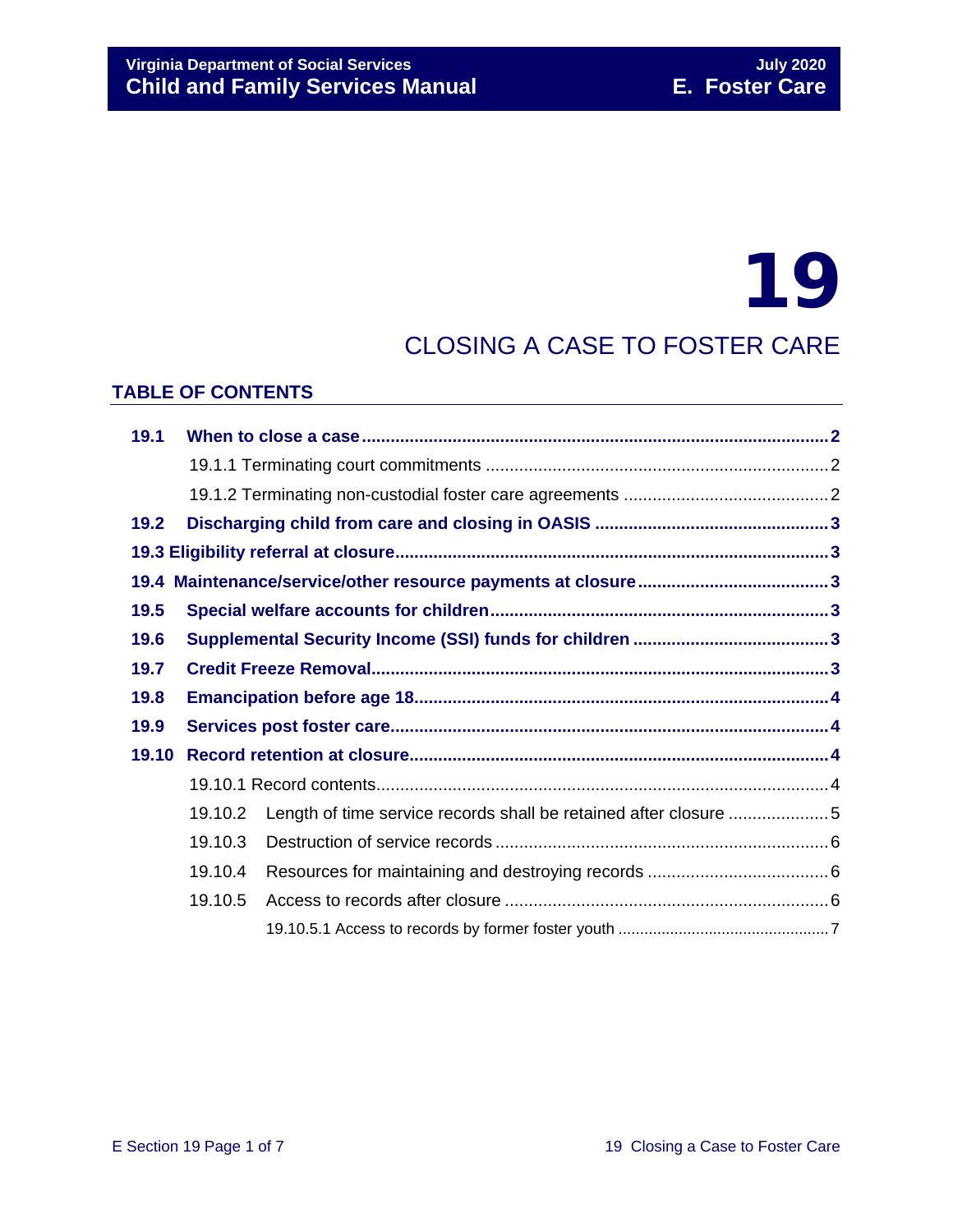# 19 CLOSING A CASE TO FOSTER CARE

# <span id="page-1-0"></span>**19.1 When to close a case**

#### <span id="page-1-1"></span>**19.1.1 Terminating court commitments**

Court commitments are terminated through court order when:

- Parents/prior custodians, relatives, or the local department of social services (LDSS) petition the court requesting termination and the court transfers custody.
- The court terminates custody at the time of a dispositional or other hearing (§ [16.1-282\)](https://law.lis.virginia.gov/vacode/16.1-282/).

#### <span id="page-1-2"></span>**19.1.2 Terminating non-custodial foster care agreements**

- Non-custodial foster care agreements are terminated at the request of the parent/prior custodian or guardian.
- If the court previously approved the non-custodial foster care agreement, termination of the agreement is not effective until the judge agrees to and documents the termination of the agreement.
- The LDSS may petition the court for custody should the agency disagree with the request for return of the child.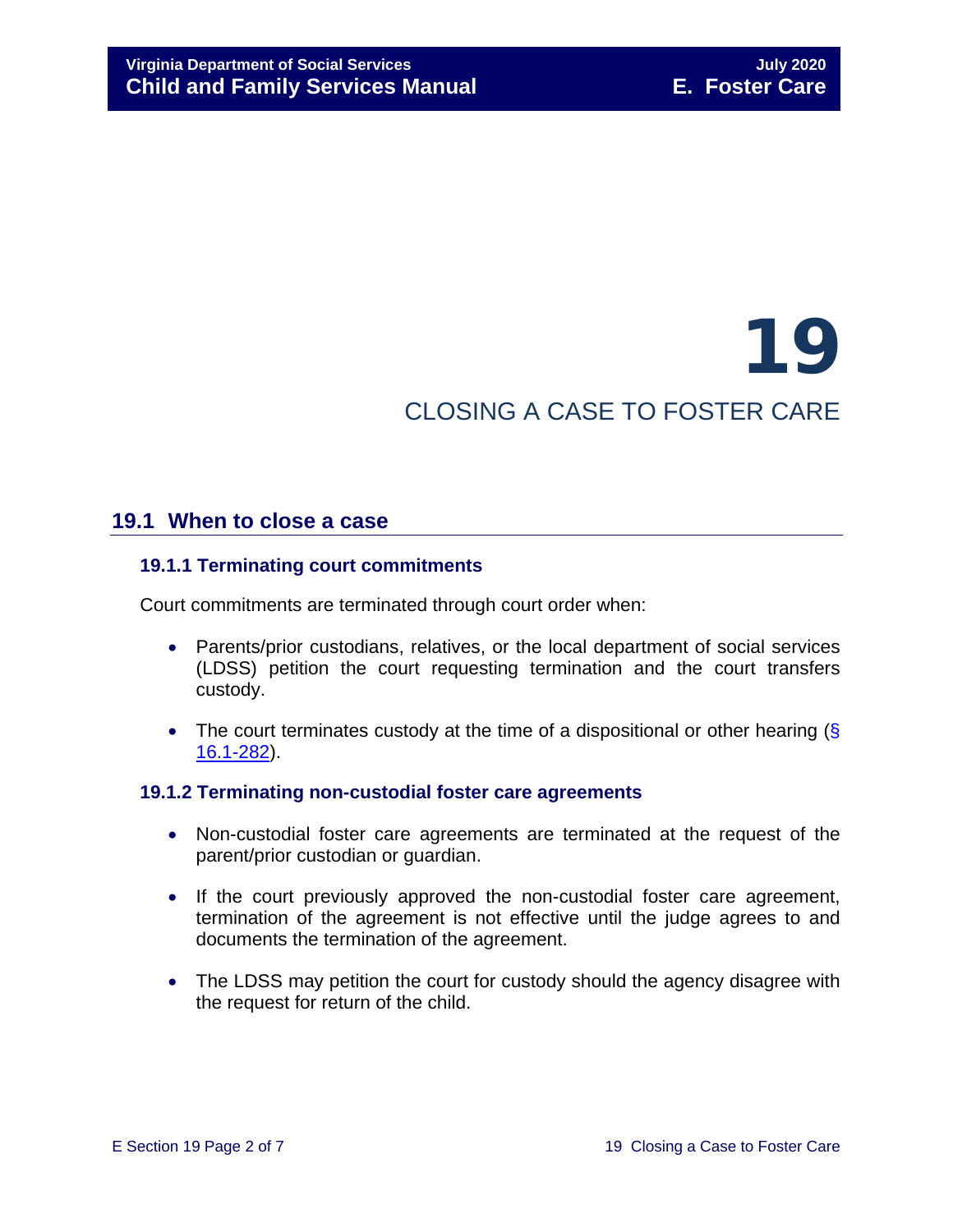# <span id="page-2-0"></span>**19.2 Discharging child from care and closing in OASIS**

The foster care case shall be closed in OASIS **within five (5) business days** after the child leaves the care of the LDSS. Failure to enter this date **within five (5) business days** will lead to an AFCARS error. If the family is still receiving services from the LDSS, the worker will need to change the AFCARS case type from foster care to the appropriate case type.

## <span id="page-2-1"></span>**19.3 Eligibility referral at closure**

The service worker shall notify the eligibility worker immediately in writing that the child is no longer in the care of the LDSS and the date of discharge.

### <span id="page-2-2"></span>**19.4 Maintenance/service/other resource payments at closure**

All maintenance payments shall be terminated by the service worker once the child leaves care. Service payments for services that will not continue after the child returns home shall be terminated. If the child is receiving Social Security, SSI, or other benefits, the worker shall inform the source of the benefits about the change in placement and provide the new address of the child.

# <span id="page-2-3"></span>**19.5 Special welfare accounts for children**

When a child leaves foster care, all funds in the special welfare account received from SSA shall be returned to the Social Security Administration, including SSA/SSI savings, other investments, and interest earned on the funds.

If the child in foster care has remaining unspent funds other than saved SSA/SSI benefits upon leaving custody of the LDSS, they shall be paid to the child or the parent or guardian, in accordance with  $\S$  [63.2-314](https://law.lis.virginia.gov/vacode/63.2-314/) Code of Virginia.

# <span id="page-2-4"></span>**19.6 Supplemental Security Income (SSI) funds for children**

As representative payee, when a child leaves foster care, the LDSS shall inform the local Social Security Administration (SSA) office immediately of the change. It shall return any accumulated SSI funds and interests earned on the funds to SSA. SSA will disperse the accumulated SSI funds to the next payee for the child. All accumulated funds belong to the child.

# <span id="page-2-5"></span>**19.7 Credit Freeze Removal**

The LDSS shall request the removal of the credit freeze upon

- The child's removal from foster care.
- The child's request, if the child is 16 years of age or older.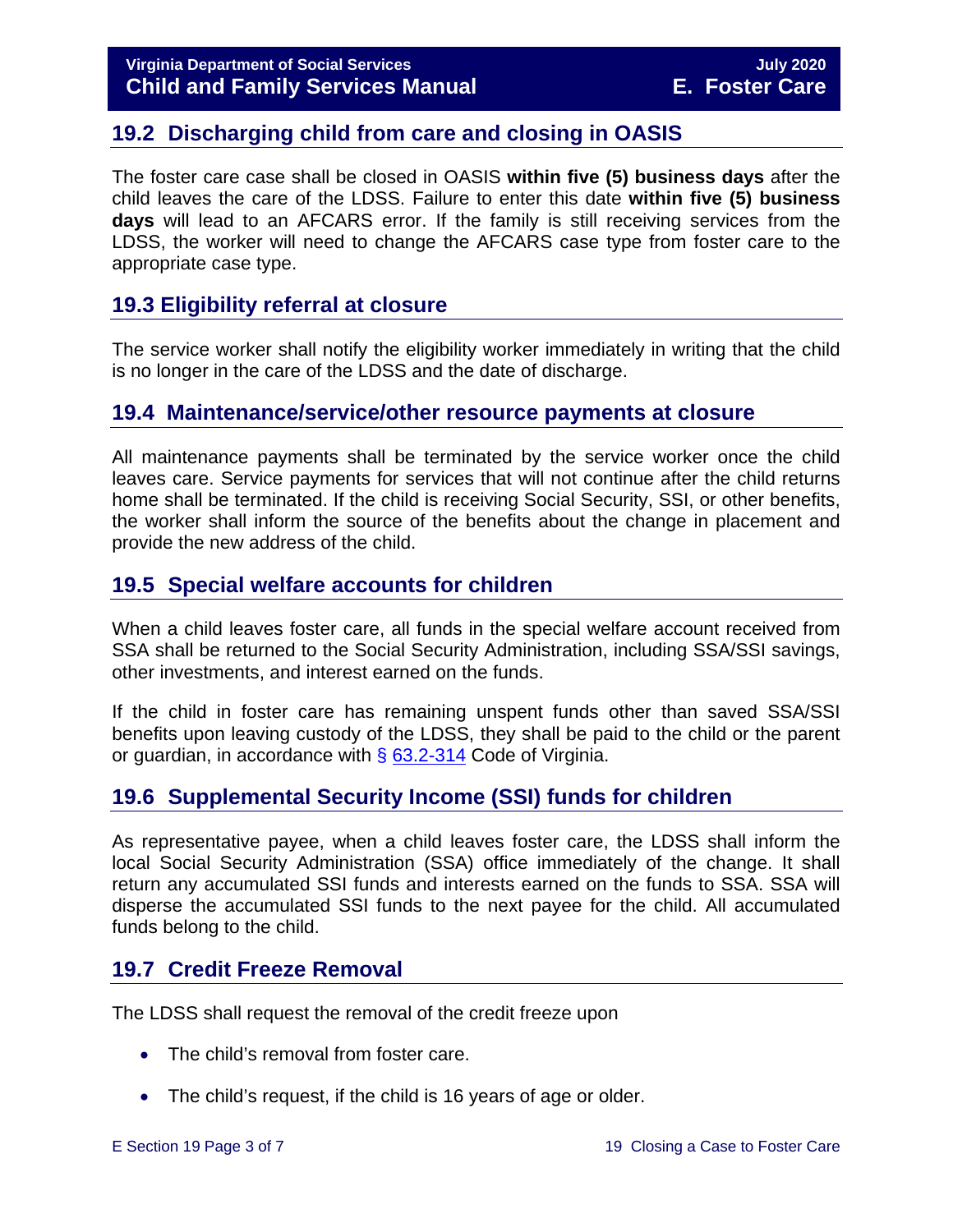• A determination by the LDSS that removal of the credit freeze is in the best interest of the child.

The PINs assigned by each credit reporting agency (CRA) will be required to lift the credit freeze. These PINs were provided to the service worker when placing the freeze and are in the hard copy of the child's case record. The LDSS shall submit to each CRA via certified mail written credit freeze removal requests and required materials, including the child's PIN, **immediately** after the child's removal from foster care.

Written request forms and documentation requirements vary according to the procedures established by each CRA. Other forms of communication, including telephone and email contacts, may be necessary to initiate a security freeze removal request. For additional information, see Credit Freezes for Children and Youth in Foster Care.

The LDSS shall document credit freeze removal activities in OASIS. Copies of the written security freeze removal request, all CRA confirmation letters and communications, and any other relevant materials shall be maintained in the hard copy of the youth's case file.

# <span id="page-3-0"></span>**19.8 Emancipation before age 18**

Youth who are at least age 16 may be legally emancipated prior to age 18 through a court hearing which finds that the youth is married, on active duty in the military, or is capable of self-support and has the parent or guardian's consent  $(\S$  [16.1-331\)](https://law.lis.virginia.gov/vacode/16.1-331/). If a child is emancipated by the court, the foster care episode ends and the case is closed.

### <span id="page-3-1"></span>**19.9 Services post foster care**

Services should be provided to the child and family to prevent the need for the child to return to foster care. For a youth who needs continuing services after emancipation, the service worker should consider services through independent living and/or refer the youth to the appropriate adult services provider.

### **19.10 Record retention at closure**

#### <span id="page-3-3"></span><span id="page-3-2"></span>**19.10.1 Record contents**

When the foster care paper case record is closed for services, the record shall contain all court orders, assessments, service plans, administrative panel reviews, and a brief closure statement identifying when the case was closed, placement of the child, and child and family adjustment. Pertinent documents including, but not limited to, eligibility determinations, medicals, and educational and social history shall also be retained. Personal items belonging to the child, such as report cards, drawings, and pictures should be given to the child.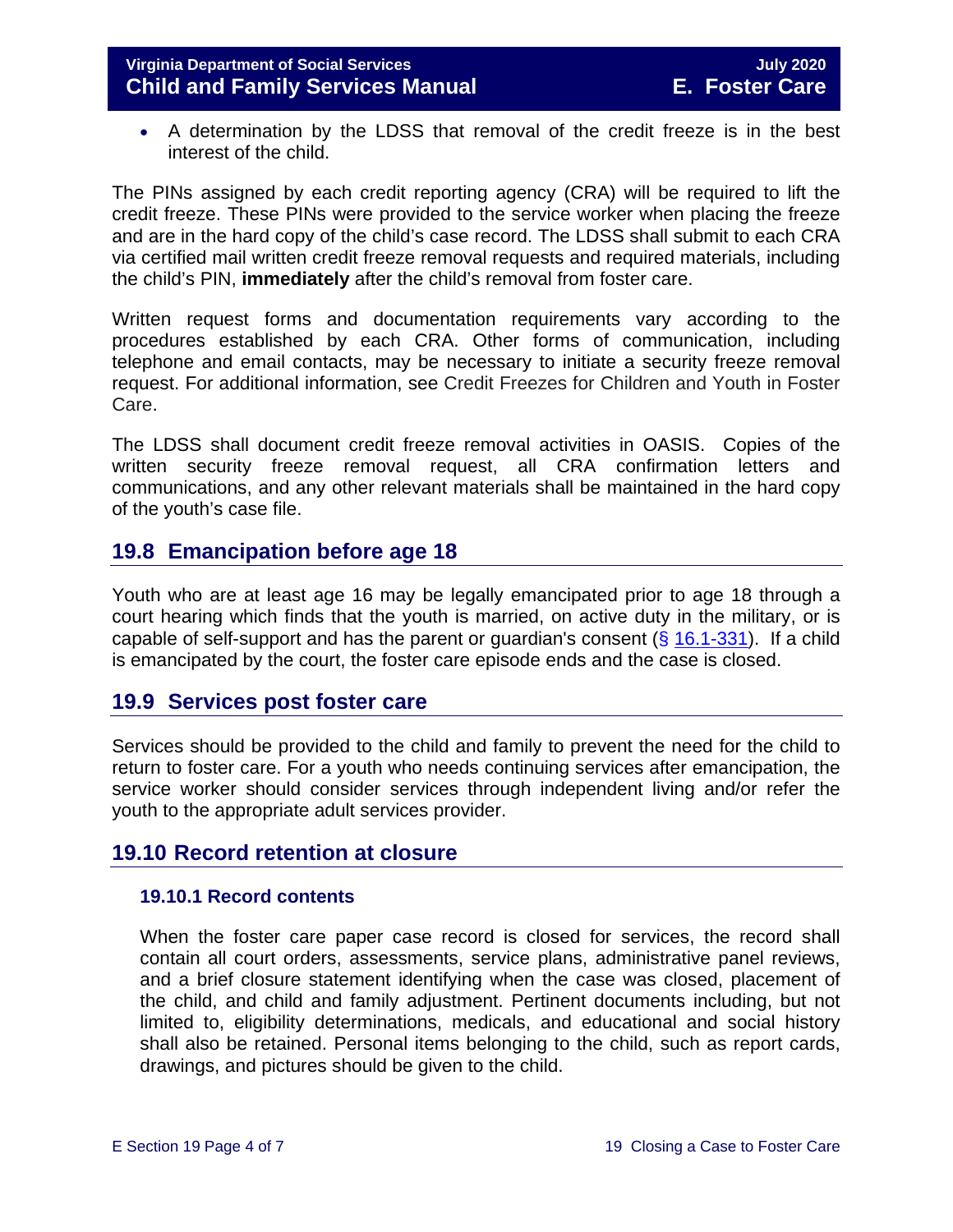When closing a case in OASIS, the final case contact should reflect the case disposition at case closure, a summary of services in place at termination, child and family adjustment, overall case progress, and a summary of the final court hearing.

Workers should follow the OASIS procedures for discharging a child from care and, when applicable, case closure. Closed cases in OASIS remain available as readonly documents and foster care reports may be printed if necessary. It is not necessary to print and store OASIS screens as paper documents in the case record.

#### <span id="page-4-0"></span>**19.10.2 Length of time service records shall be retained after closure**

The following social service records for city and county governments shall be retained as described in the chart below. The [retention schedule](http://www.lva.virginia.gov/agencies/records/sched_local/GS-15.pdf) is available online from the Library of Virginia.

| <b>Service Records</b>                                                                                                                                                                                    | <b>Time Retained</b>                                                                                                                                                                                             |
|-----------------------------------------------------------------------------------------------------------------------------------------------------------------------------------------------------------|------------------------------------------------------------------------------------------------------------------------------------------------------------------------------------------------------------------|
| Services to children in foster care<br>who were never adopted nor<br><b>reunited</b> with their families (SS<br>63.2-904 and 63.2-908)                                                                    | • Retained permanently in the locality.<br>• Records can be transferred to microfilm (17<br>VAC 15-20-10, et. seq.).<br>• See Standards for Microfilming Public<br>Records at the Library of Virginia's website. |
| Services to children in foster care<br>who were reunited with their<br>biological families before<br>reaching majority $(\S$ 63.2-904)<br>including children who have<br>custody transferred to relatives | • Retained for one year after the children's<br>21st birthday, then destroyed (see Section<br>19.9.3)                                                                                                            |
| Services to children who were<br>adopted                                                                                                                                                                  | • The locality does not retain these records.<br>Records should be sent to VDSS (See<br>Section 3.9.2 of Adoption Guidance).                                                                                     |

| <b>Financial/Eligibility Records</b>                                                         | <b>Time Retained</b>                                                                                                                                      |
|----------------------------------------------------------------------------------------------|-----------------------------------------------------------------------------------------------------------------------------------------------------------|
| Children's Services Act, including<br>payment for foster care (SS 2.2-<br>5206 and 2.2-5208) | Retained for 3 years after last Family<br>Assessment and Planning Team (FAPT) or<br>utilization review, and then destroyed (see<br><b>Section 19.9.3)</b> |
| Title IV-E eligibility including the<br>original financial records (45 CFR<br>1356.71        | Retained for 3 years after the final IV-E<br>payment, then destroyed (see Section<br>19.9.3)                                                              |

For a child who was adopted, see Chapter F. Adoption, [Section 3.9.2.](https://fusion.dss.virginia.gov/Portals/%5Bdfs%5D/Files/Adoption/Guidance/2020/section_3_finalizing%20the%20adoption-July%202020.pdf#page=29) At the time the adoption is finalized, materials remaining in the foster care paper case record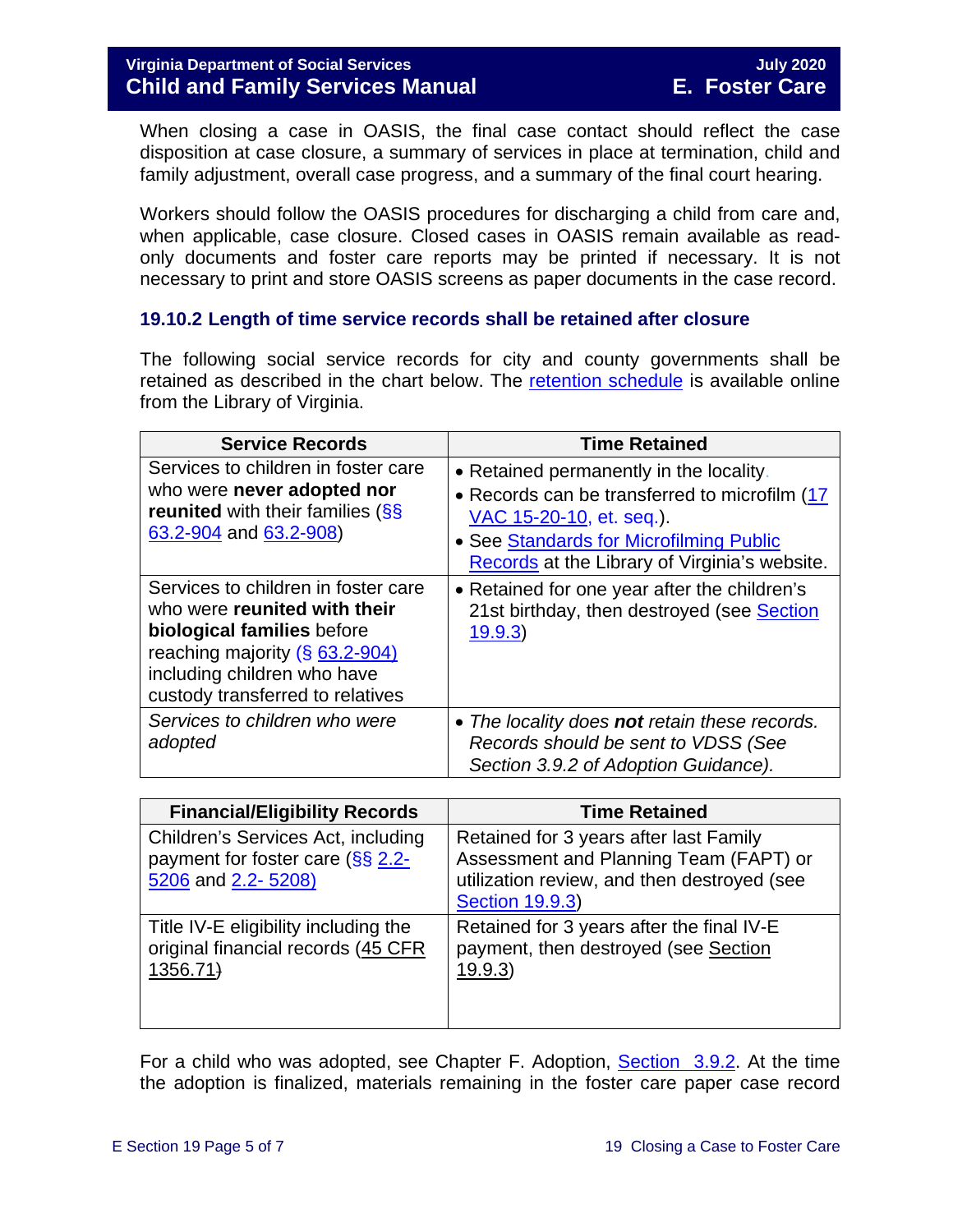are disseminated among the adoption file, the adoption assistance case record, and the child's CSA/Title IV-E eligibility record. After the adoption file, adoption assistance case record, and eligibility files are complete, the remaining items should be purged. The adoption file contains only the required items outlined in Section [3.9.2](https://fusion.dss.virginia.gov/Portals/%5Bdfs%5D/Files/Adoption/Guidance/2020/section_3_finalizing%20the%20adoption-July%202020.pdf#page=29) to be maintained by the state. Title IV-E record requirements are outlined in [Section 1.2.5 of Title IV-E Foster Care Guidance.](https://fusion.dss.virginia.gov/dfs/DFS-Home/Title-IV-E/Title-IV-E-Guidance) *Disclosure restrictions apply at the time of adoption finalization, even during the 30-day timeframe allowed to create the adoption file (See [Section 5](https://fusion.dss.virginia.gov/Portals/%5Bdfs%5D/Files/Adoption/Guidance/2020/section_5_Adoption%20Disclosure-July%202020.pdf) of Adoption Guidance).*

#### <span id="page-5-3"></span><span id="page-5-0"></span>**19.10.3 Destruction of service records**

Records shall be destroyed only when there are no litigations, audits, or investigation of Freedom of Information Act requests.

Destruction of service records shall be done by shredding, pulping, or burning. "Deletion" of confidential or privacy protected information in computer files or other electronic storage media is not acceptable. Electronic records shall be overwritten, "wiped" clean, or the storage media physically destroyed.

Records shall be destroyed in a timely manner, defined as no later than the end of the fiscal year in which the retention period expired. Any records containing Social Security numbers shall be destroyed within six months of the expiration of the records retention period. A certificate of records destruction shall be completed and approved by the LDSS' designated records officer. After a record is destroyed, the LDSS shall forward the original certificate of records destruction to the Library of Virginia (§ [42.1 -86.1\)](https://law.lis.virginia.gov/vacode/42.1-86.1/).

#### <span id="page-5-1"></span>**19.10.4 Resources for maintaining and destroying records**

Information on the maintenance and destruction of local social service records is found in the Library of Virginia's Archival and Records Management Services Division, [Records Retention and Disposition Schedule,](http://www.lva.virginia.gov/agencies/records/sched_local/GS-15.pdf) General Schedule No. 15 County and Municipal Governments Social Services Records.

The [manual, retention schedules, forms and additional information on records](http://www.lva.virginia.gov/agencies/records/)  [management](http://www.lva.virginia.gov/agencies/records/) is available at the Library of Virginia's website.

#### <span id="page-5-2"></span>**19.10.5 Access to records after closure**

When an LDSS receives a request for the release of a foster care record, including a request from a former foster youth, the LDSS should consult with legal counsel to assure the response is correct and timely. While foster care records may be exempt under FOIA, the response informing an individual of that determination should be timely. In addition, the agency may need assistance in determining if the individual making the request is an individual with a legitimate interest and what records may be released to them.